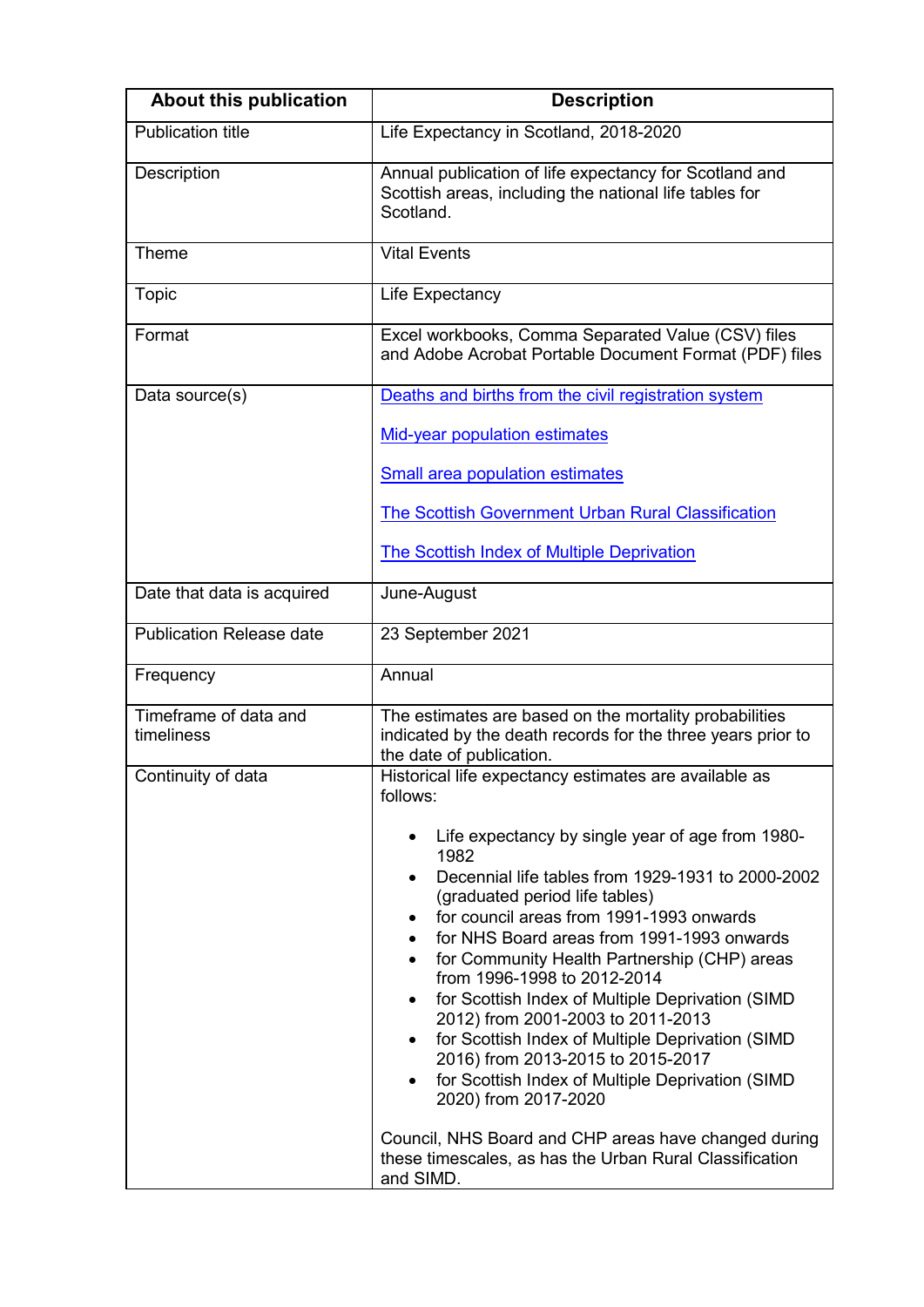|                            | CHP areas were replaced with Integration Authorities (also<br>called Health and Social Care Partnerships) from 1 April<br>2016. Estimates of life expectancy in Integration<br>Authorities are available on request.<br>In previous publications, life expectancy was calculated in<br>age groups up to 85 years. The final age group was for<br>people aged 85 years and older. From the 2013-2015<br>publication, we have moved the final age group to include<br>people aged 90 years and older. This improves the<br>estimates and is in line with changes by the Office for<br>National Statistics (ONS). |
|----------------------------|----------------------------------------------------------------------------------------------------------------------------------------------------------------------------------------------------------------------------------------------------------------------------------------------------------------------------------------------------------------------------------------------------------------------------------------------------------------------------------------------------------------------------------------------------------------------------------------------------------------|
|                            | Life expectancy estimates for council areas and Scotland<br>from 1991-1993 to 2015-2017 and for NHS Board areas<br>for 1991-1993 to 2015-2017 use the new 90 years and<br>older age group. These estimates also use the corrected<br>2012 to 2014 mid-year population estimates and the<br>correct mid-year population estimates 2001-2011 The life<br>expectancy estimates by Urban-rural and SIMD for<br>2013-2015 to 2018-2020 use the 90 years and older age<br>group.                                                                                                                                     |
|                            | Healthy life expectancy estimates for Scotland are<br>available on the ONS website from 2009-2011. The health<br>survey question changed in 2009 so it is not possible to<br>compare estimates from before this time. In 2018, the<br>ONS published a new method for calculating healthy life<br>expectancy. In 2019, NRS aligned the Scottish healthy life<br>expectancy data with this method. Previously, healthy life<br>expectancy had been calculated by the NHS information<br>services division using a different methodology.                                                                         |
| <b>Revisions statement</b> | Revisions and corrections to previously published statistics<br>are dealt with in accordance with the Scottish Government<br>Statistician Group corporate policy statement on revisions<br>and corrections, a copy of which is available on the<br>Scottish Government website.                                                                                                                                                                                                                                                                                                                                |
|                            | The time-series estimates used in the 2018-2020<br>publication were calculated using corrected mid-year<br>population estimates for 2012, 2013 and 2014 which were<br>published by NRS in April 2016.                                                                                                                                                                                                                                                                                                                                                                                                          |
|                            | Population estimates between 2001 and 2010 were<br>revised after the 2011 Census and corrected in 2018<br>following the discovery of a small error.                                                                                                                                                                                                                                                                                                                                                                                                                                                            |
|                            | Revisions will also be carried out in accordance with the<br>Revisions policy for population, migration and life events<br>statistics available on the Office for National Statistics<br>(ONS) website.                                                                                                                                                                                                                                                                                                                                                                                                        |
| Concepts and definitions   | Further information can be found in the Life tables for<br>Scotland publication on the National Records of Scotland                                                                                                                                                                                                                                                                                                                                                                                                                                                                                            |